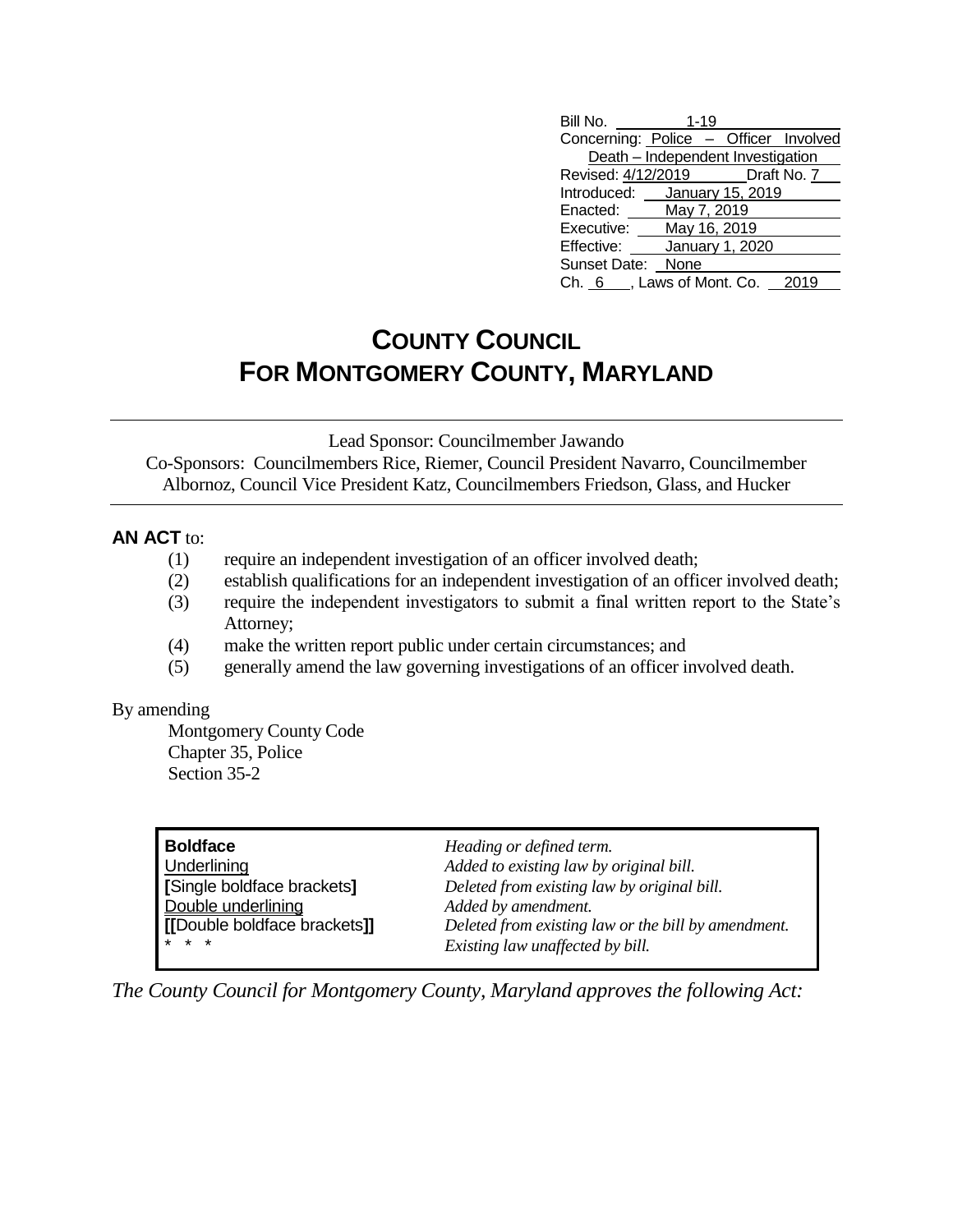| $\mathbf{1}$   |     |                                                                                 |             | Sec. 1. Section 35-2 is amended as follows:                                      |
|----------------|-----|---------------------------------------------------------------------------------|-------------|----------------------------------------------------------------------------------|
| $\overline{2}$ |     |                                                                                 |             | 35-2. [Reserved] Law Enforcement Trust and Transparency Act.                     |
| 3              | (a) |                                                                                 |             | Definitions. As used in this Section:                                            |
| $\overline{4}$ |     |                                                                                 |             | <b>Department means the Montgomery County Department of Police.</b>              |
| 5              |     |                                                                                 |             | Law enforcement agency means a government agency charged with                    |
| 6              |     |                                                                                 |             | enforcing Federal, State, or County law.                                         |
| 7              |     |                                                                                 |             | <i>Officer involved death</i> means the death of an individual resulting from an |
| 8              |     | <u>action by a police officer or while the individual is in police custody.</u> |             |                                                                                  |
| 9              |     | <i>Police officer</i> means a sworn officer employed by the County Department   |             |                                                                                  |
| 10             |     | of Police.                                                                      |             |                                                                                  |
| 11             |     |                                                                                 |             | <i>State's Attorney</i> means the State's Attorney for Montgomery County.        |
| 12             | (b) |                                                                                 |             | <i>Independent investigation required.</i> [[The]] Except as provided in         |
| 13             |     |                                                                                 |             | subsection (f), the Executive must ensure that an independent                    |
| 14             |     |                                                                                 |             | investigation is performed for each officer involved death.<br>The               |
| 15             |     |                                                                                 |             | independent investigation must be [[performed]] led by at least 2 sworn          |
| 16             |     |                                                                                 |             | independent investigators:                                                       |
| 17             |     | (1)                                                                             |             | who are not employed by the County or the State's Attorney;                      |
| 18             |     | (2)                                                                             |             | who have significant experience and expertise in conducting                      |
| 19             |     |                                                                                 |             | <u>complex criminal] homicide and law enforcement officer use of</u>             |
| 20             |     |                                                                                 |             | force investigations; and                                                        |
| 21             |     | (3)                                                                             | work for a: |                                                                                  |
| 22             |     |                                                                                 | (A)         | <u>local law enforcement agency located outside of the</u>                       |
| 23             |     |                                                                                 |             | County;                                                                          |
| 24             |     |                                                                                 | (B)         | Federal law enforcement agency; or                                               |
| 25             |     |                                                                                 | (C)         | State law enforcement agency.                                                    |
| 26             | (c) |                                                                                 |             | <i>Report.</i> The independent investigators must submit a final written report  |
| 27             |     |                                                                                 |             | to the State's Attorney.                                                         |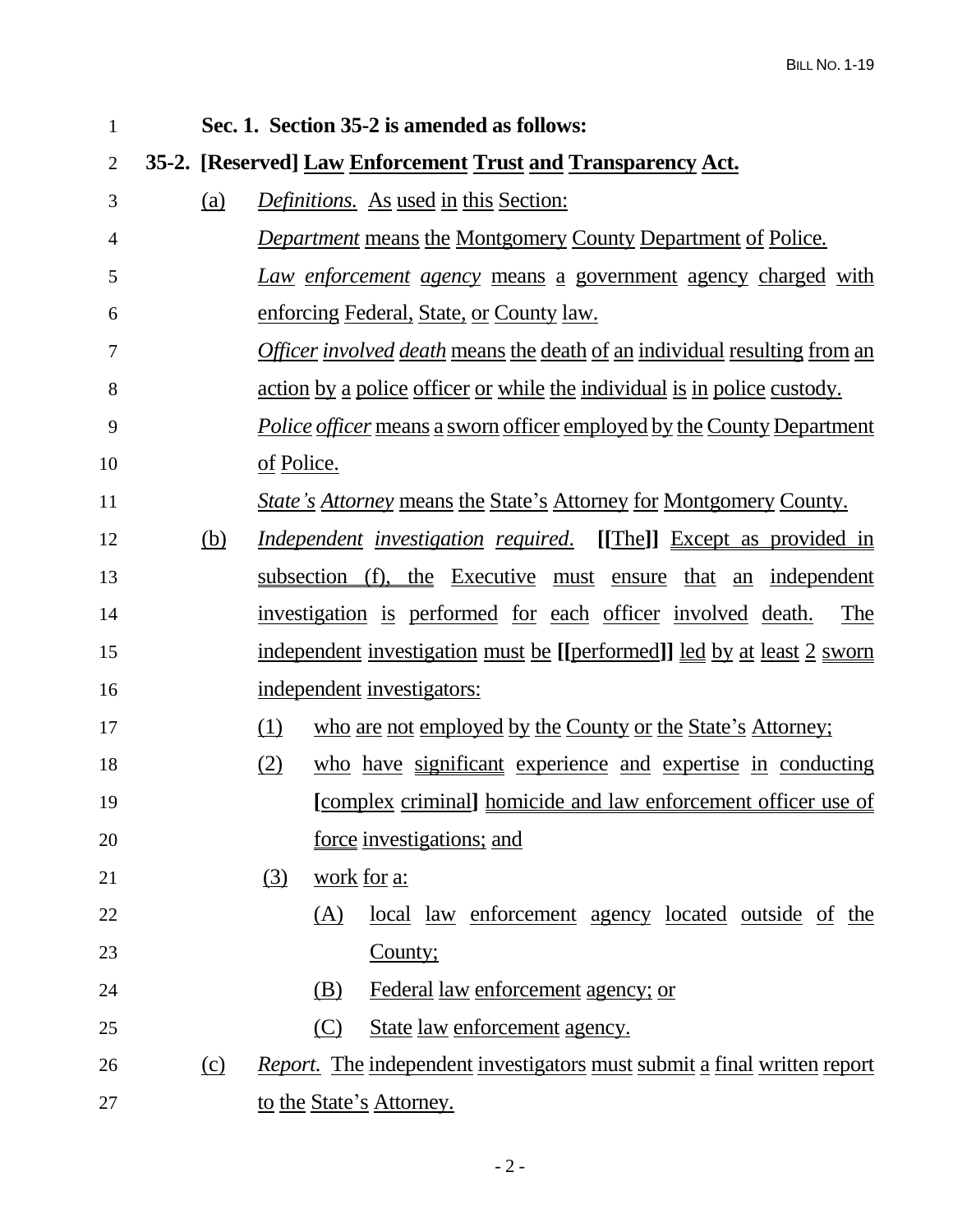| 28 | <u>(d)</u> |                               |                               | <i>Publication of the investigation report.</i>                                        |
|----|------------|-------------------------------|-------------------------------|----------------------------------------------------------------------------------------|
| 29 |            | (1)                           |                               | <u>[If no criminal charges are filed against the police officer,]</u>                  |
| 30 |            |                               |                               | Except as provided in paragraph $(2)$ , the written report must be                     |
| 31 |            |                               |                               | <u>released to the public to the extent permitted by law:</u>                          |
| 32 |            |                               | <u>(A)</u>                    | if no criminal charges are filed against the police officer; or                        |
| 33 |            |                               | (B)                           | after the conclusion of any criminal case against the police                           |
| 34 |            |                               |                               | officer.                                                                               |
| 35 |            | $\underline{\textcircled{2}}$ |                               | The custodian of the report may deny inspection of any part of the                     |
| 36 |            |                               |                               | written report if it would:                                                            |
| 37 |            |                               | (A)                           | interfere with a valid and proper law enforcement                                      |
| 38 |            |                               |                               | proceeding;                                                                            |
| 39 |            |                               | (B)                           | deprive a person of a right to a fair trial or an impartial                            |
| 40 |            |                               |                               | adjudication;                                                                          |
| 41 |            |                               | $\left(\underline{C}\right)$  | constitute an unwarranted invasion of personal privacy;                                |
| 42 |            |                               | $\underline{\textcircled{D}}$ | disclose the identity of a confidential source;                                        |
| 43 |            |                               | (E)                           | disclose an investigative technique or procedure;                                      |
| 44 |            |                               | (E)                           | prejudice an investigation; or                                                         |
| 45 |            |                               | $\left($ G $\right)$          | endanger the life or physical safety of an individual.                                 |
| 46 |            | (3)                           |                               | This subsection must apply to a written investigation report                           |
| 47 |            |                               |                               | prepared by the independent investigators or a report prepared by                      |
| 48 |            |                               |                               | the Department if the Executive is unable to obtain an independent                     |
| 49 |            |                               |                               | investigation.                                                                         |
| 50 | <u>(e)</u> |                               |                               | <i>Internal</i> [ <i>[administrative review]] investigation.</i> This Section must not |
| 51 |            |                               |                               | be interpreted to prohibit:                                                            |
| 52 |            | $\Box$                        |                               | an internal administrative review of the incident by the Department                    |
| 53 |            |                               |                               | <u>for possible discipline of a police officer pursuant to the Law</u>                 |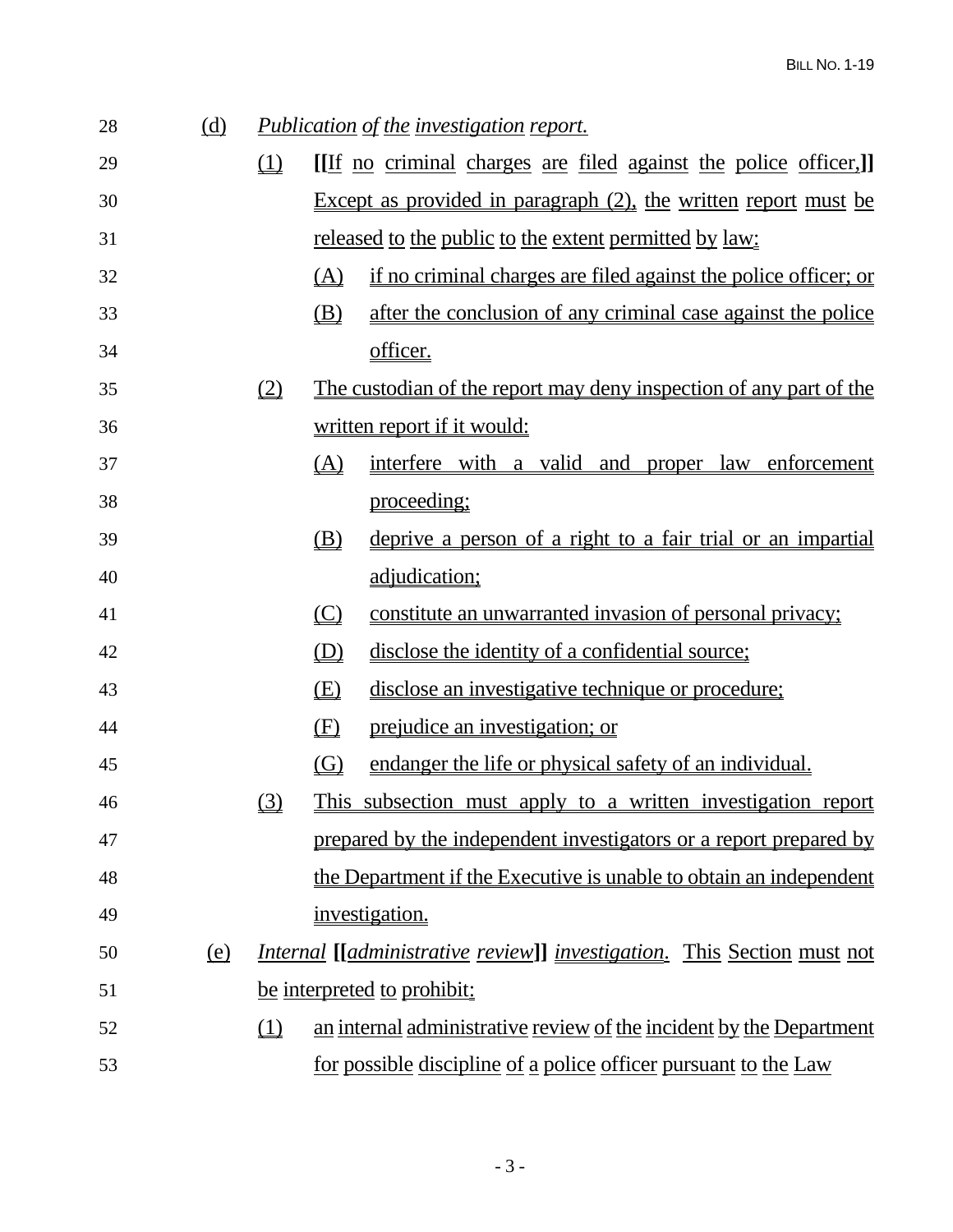| 54 |                                                                                 |     | Enforcement Officers' Bill of Rights, MD Public Safety Code, §§3-101              |
|----|---------------------------------------------------------------------------------|-----|-----------------------------------------------------------------------------------|
| 55 |                                                                                 |     | to 3-113, as amended $or$ ;                                                       |
| 56 | (2)                                                                             |     | the Department from:                                                              |
| 57 |                                                                                 | (A) | responding to the crime scene to perform routine police                           |
| 58 |                                                                                 |     | duties to protect members of the public and members of the                        |
| 59 |                                                                                 |     | Department; or                                                                    |
| 60 |                                                                                 | (B) | providing support and assistance to the independent                               |
| 61 |                                                                                 |     | investigators leading the investigation as requested by the                       |
| 62 |                                                                                 |     | independent investigators.                                                        |
| 63 | (f)                                                                             |     | <i>Reporting.</i> If, after making good faith efforts, the Executive is unable to |
| 64 |                                                                                 |     | enter into an agreement with another law enforcement agency to perform            |
| 65 |                                                                                 |     | the required independent investigation, the Executive must submit:                |
| 66 | (1)                                                                             |     | a report to the Council on or before January 1, 2020:                             |
| 67 |                                                                                 | (A) | explaining all efforts made to secure an agreement with                           |
| 68 |                                                                                 |     | another law enforcement agency; and                                               |
| 69 |                                                                                 | (B) | <u>recommending changes to the law to support its goals; and</u>                  |
| 70 | (2)                                                                             |     | updates to the Council every 90 days beginning on April 1, 2020                   |
| 71 |                                                                                 |     | explaining continuing efforts to secure an agreement.                             |
| 72 | Sec. 2. Effective date.                                                         |     |                                                                                   |
| 73 |                                                                                 |     | This Act must take effect on January 1, 2020. The amendments in Section 1         |
| 74 | must apply to each officer involved death occurring after the Act takes effect. |     |                                                                                   |